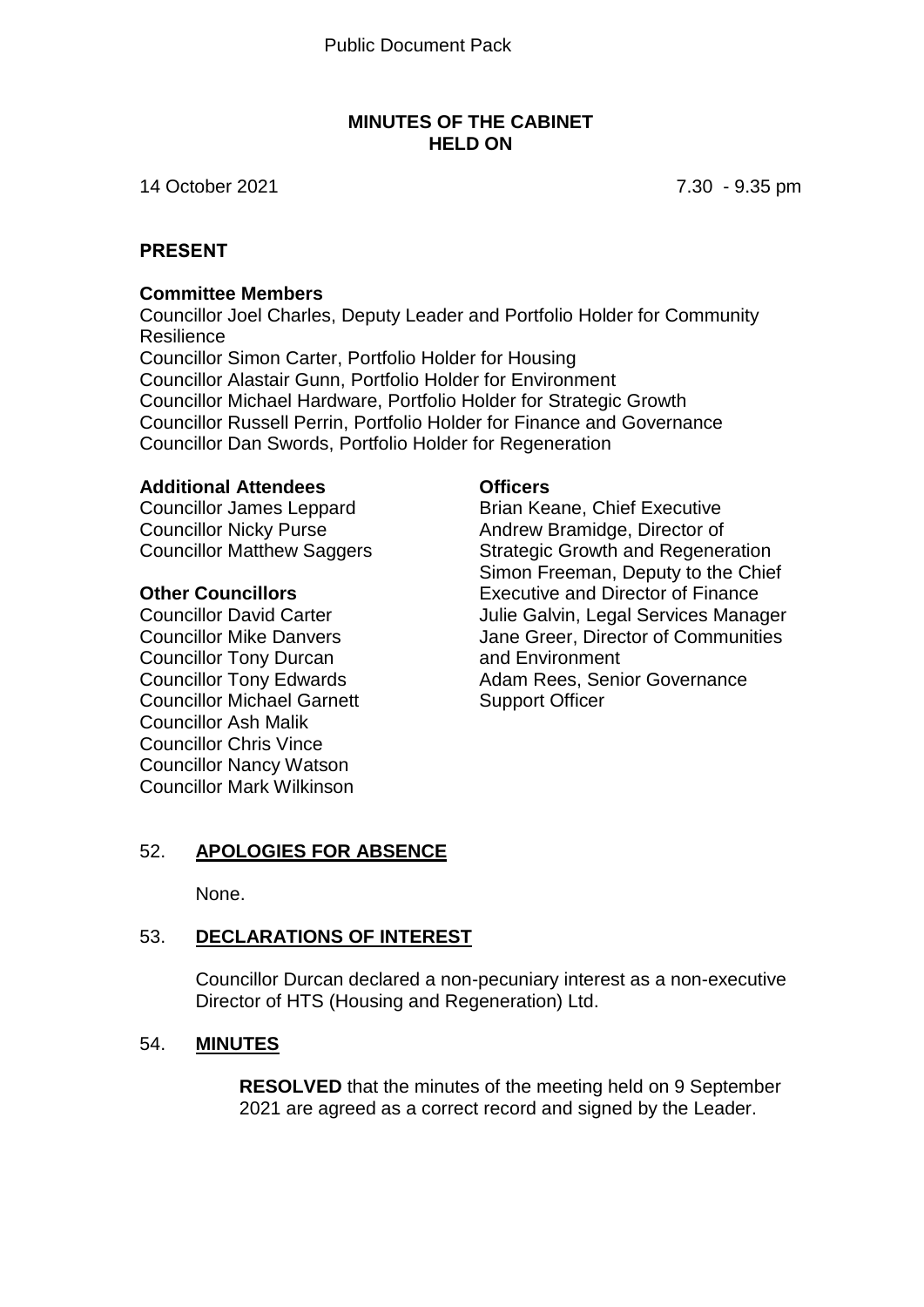## 55. **MATTERS ARISING**

None.

## 56. **WRITTEN QUESTIONS FROM THE PUBLIC**

The questions, together with the answers, are appended to the minutes.

## 57. **WRITTEN QUESTIONS FROM COUNCILLORS**

The question, together with the answer, is appended to the minutes.

## 58. **PETITIONS**

None.

## 59. **FORWARD PLAN**

**RESOLVED** that the Forward Plan is noted.

## 60. **TIMETABLE FOR LOCAL PLAN REVIEW**

Cabinet considered a report on the timetable for the Local Plan.

Proposed by Councillor Michael Hardware (seconded by Councillor Dan Swords) it was:

#### **RESOLVED** that Cabinet:

- **A** Endorses the proposed approach and timetable for the production of the Harlow Local Development Plan Review.
- **B** Subject to recommendation A, approved the Local Development Scheme (LDS) as set out in Appendix A to this report.
- **C** Noted the timetable for the production of the Community Infrastructure Levy (CIL) Charging Schedule.

## 61. **TOWN CENTRE MASTERPLAN**

Cabinet received a report to approve the draft Masterplan Framework Supplementary Planning Document for consultation.

Proposed by Councillor Michael Hardware (seconded by Councillor Dan Swords) it was:

## **RESOLVED** that Cabinet:

**A** Approved the Draft Masterplan Framework Supplementary Planning Document (as set out at Appendix A to the report), to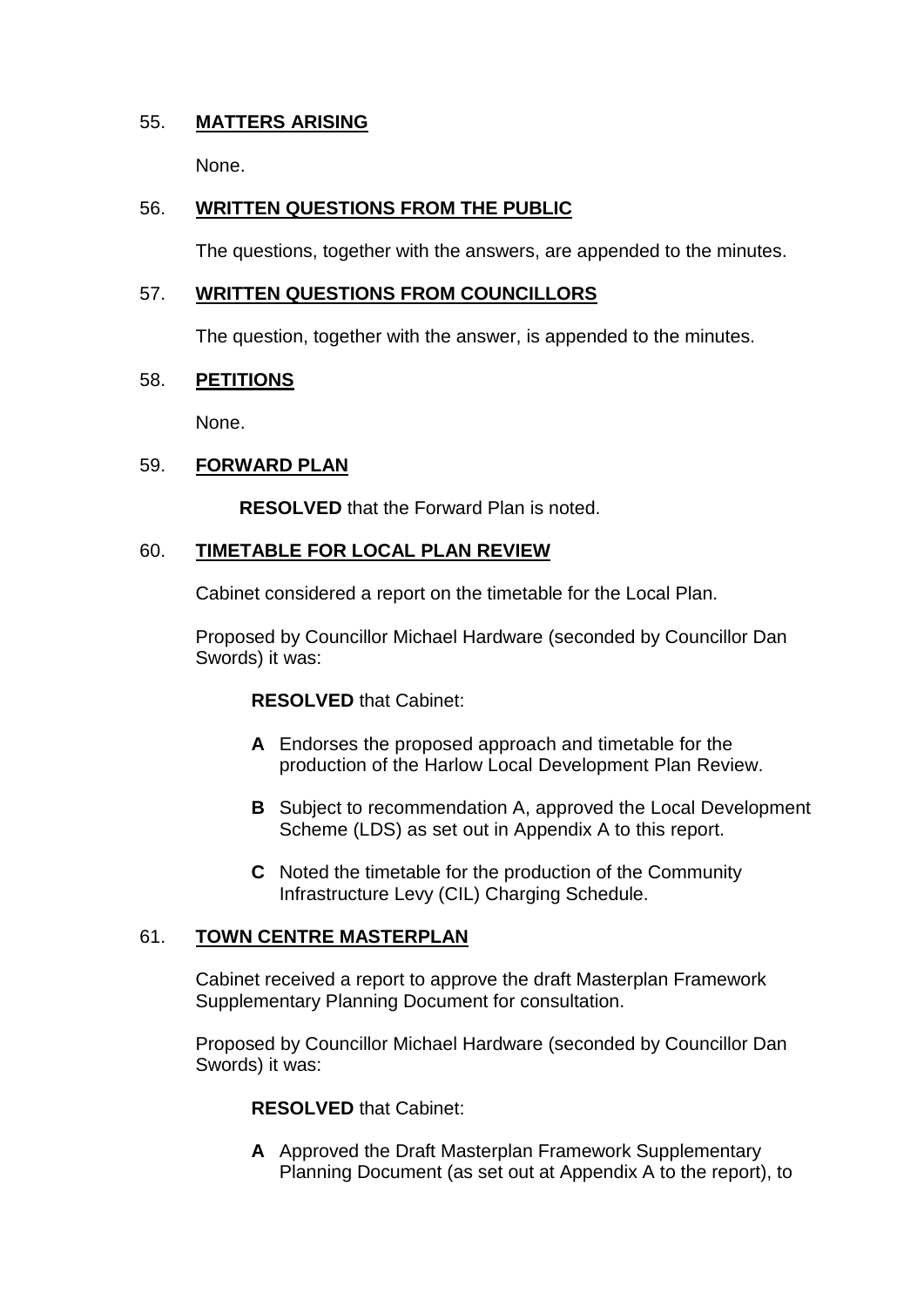enable it to be published for the purposes of consultation under Section 12(b) of The Town and Country Planning (Local Planning) (England) Regulations 2012 (as amended).

**B** Delegated authority to the Director of Strategic Growth and Regeneration, to make and approve any minor or inconsequential amendments to the Draft Masterplan Framework Supplementary Planning Document arising from the statutory consultation.

#### 62. **APPROVAL OF AMENDMENTS TO THE ENTERPRISE ZONE LOCAL DEVELOPMENT ORDERS**

Cabinet received a report to approve amendments to the Enterprise Zone's local development orders for consultation.

Proposed by Councillor Michael Hardware (seconded by Councillor Dan Swords) it was:

#### **RESOLVED** that:

- **A** Cabinet approved the proposed amendments to the London Road North Local Development Order, as set out in Appendix A to the report, and authorises that these now be subject to public consultation.
- **B** Subject to recommendation A, authority be delegated to the Director of Strategic Growth and Regeneration, in consultation with the Portfolio Holder for Strategic Growth, to make such minor or inconsequential amendments to the Order as may be required following the consultation process.

#### 63. **ADOPTION OF AFFORDABLE HOUSING SUPPLEMENTARY PLANNING DOCUMENT**

Cabinet received a report to approve the affordable and specialist housing supplementary planning document.

Proposed by Councillor Michael Hardware (seconded by Councillor Simon Carter) it was:

#### **RESOLVED** that:

**A** Consultation responses be noted and that the proposed changes to the Affordable and Specialist Housing Supplementary Planning Document 2021 as a consequence of consultation be accepted.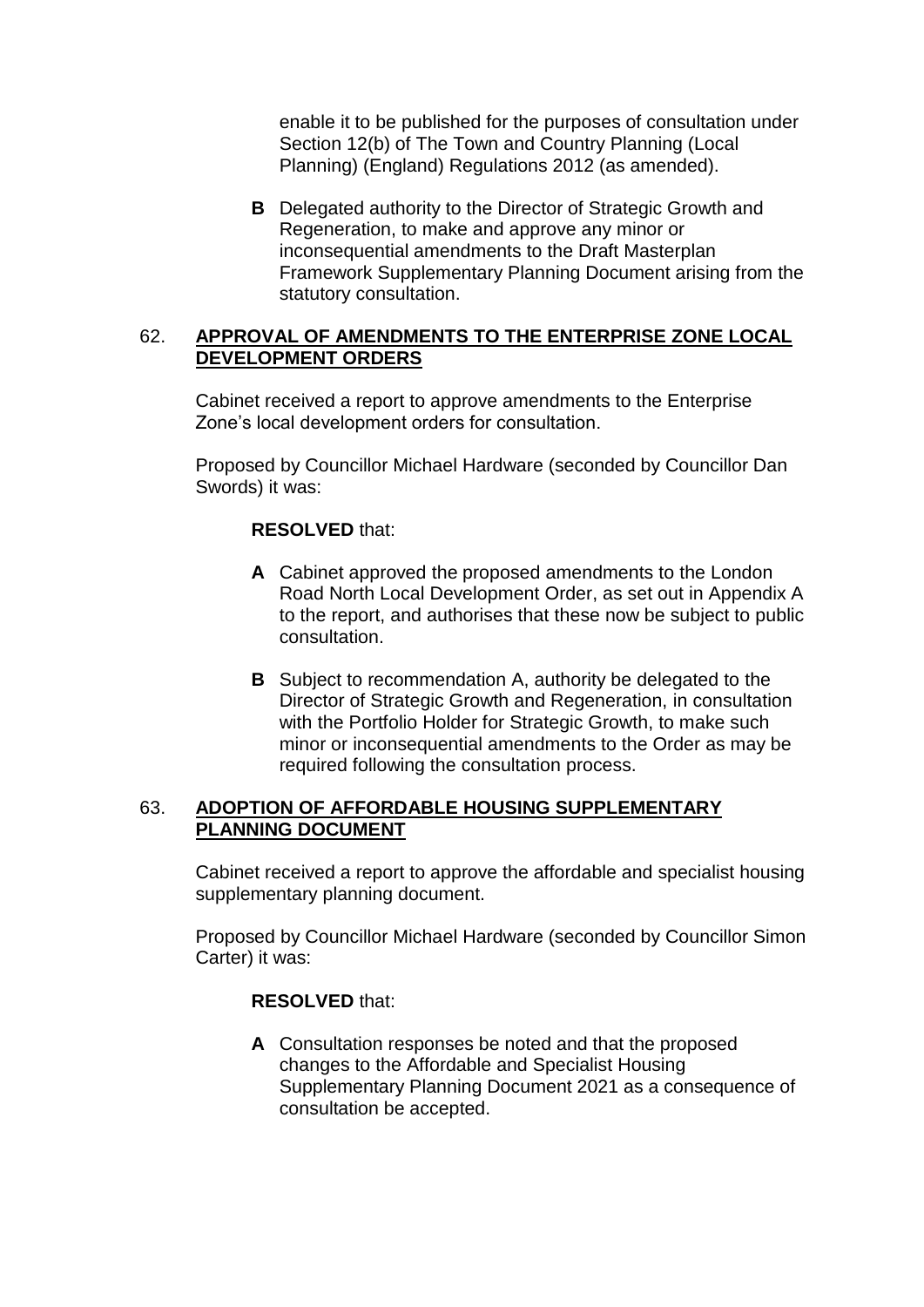**B** The Affordable and Specialist Housing Supplementary Planning Document 2021 as set out in the Appendix A to this report be approved for formal adoption.

## 64. **COMMUNITY RESILIENCE STRATEGY**

Cabinet received a report to approve the Community Resilience Strategy for consultation.

Proposed by Councillor Joel Charles (seconded by Councillor Russell Perrin) it was:

## **RESOLVED** that:

- **A** The Community Resilience Strategy 2021 2023 is approved, subject to consultation, in order to support the wider societal challenges as part of the council's commitment to leading Harlow's post Covid-19 recovery and a focus on building the right foundations for sustained improvements to community resilience for the benefit of the town's residents and businesses.
- **B** Cabinet authorises that consultation be undertaken on this draft for a period of six weeks. Minor amendments will be submitted to the Director of Communities and Environment who will, in conjunction with the Deputy Leader and Portfolio Holder for Community Resilience, develop the final version of the strategy following the conclusion of the consultation period.

## 65. **SPLASH PARK CONTRACT AWARD**

Cabinet received a report to award a contract to deliver a new splash park at Staple Tye.

Proposed by Russell Perrin (seconded by Councillor Dan Swords) it was:

#### **RESOLVED** that:

**A** The most advantageous tenders in consideration of price and quality combined, for both options as submitted by Contractor B, be accepted in the sum of £490,580.99 (Option 2) for the delivery of splash park/paddling pool conversion with retained paddling pool element, subject to contract and planning permission being granted.

#### 66. **COMMUNICATIONS FROM COMMITTEES/WORKING GROUPS/PARTIES AND PANELS**

None.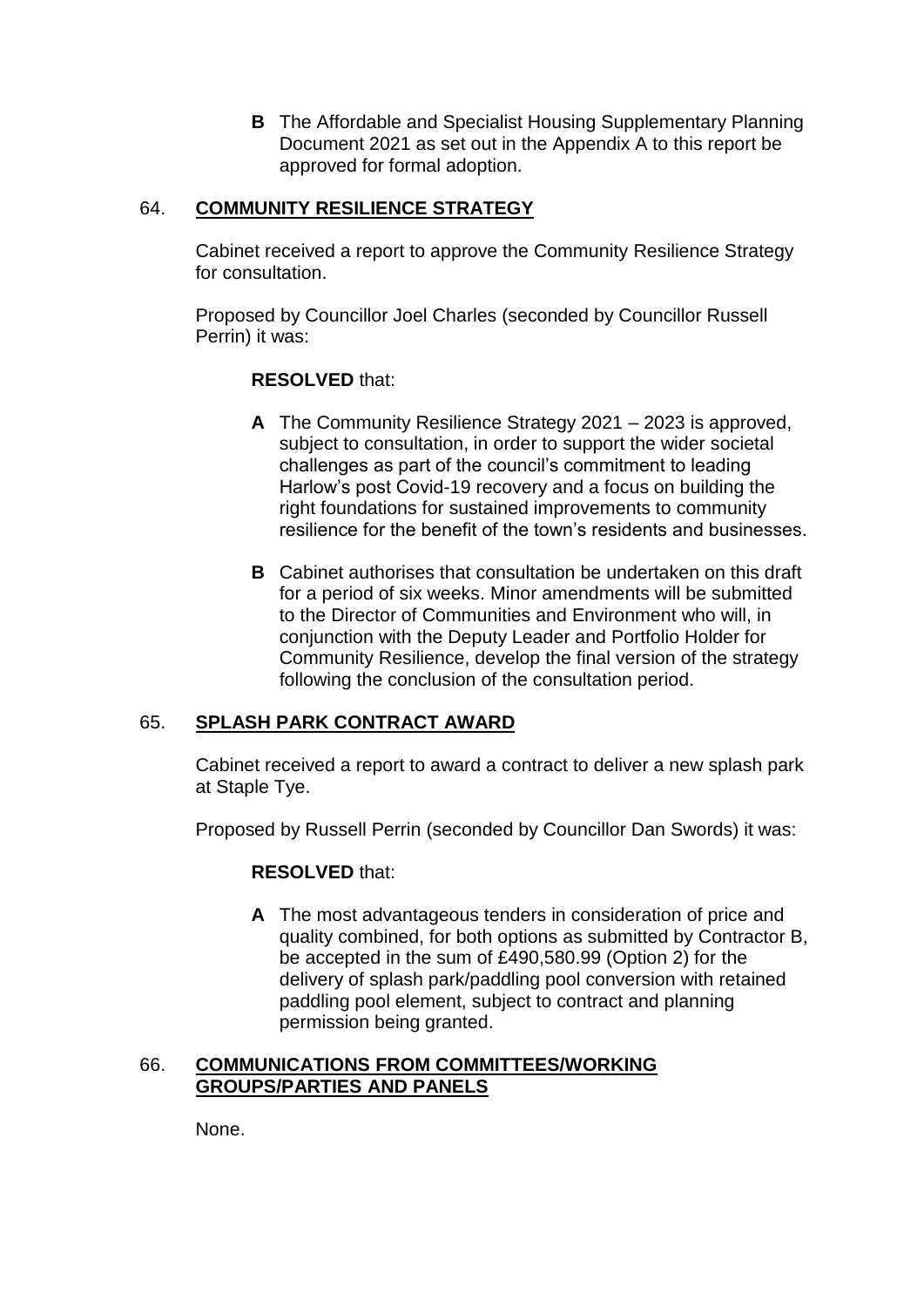## 67. **MINUTES OF PANELS/WORKING GROUPS**

None.

## 68. **MATTERS OF URGENT BUSINESS**

None.

LEADER OF THE COUNCIL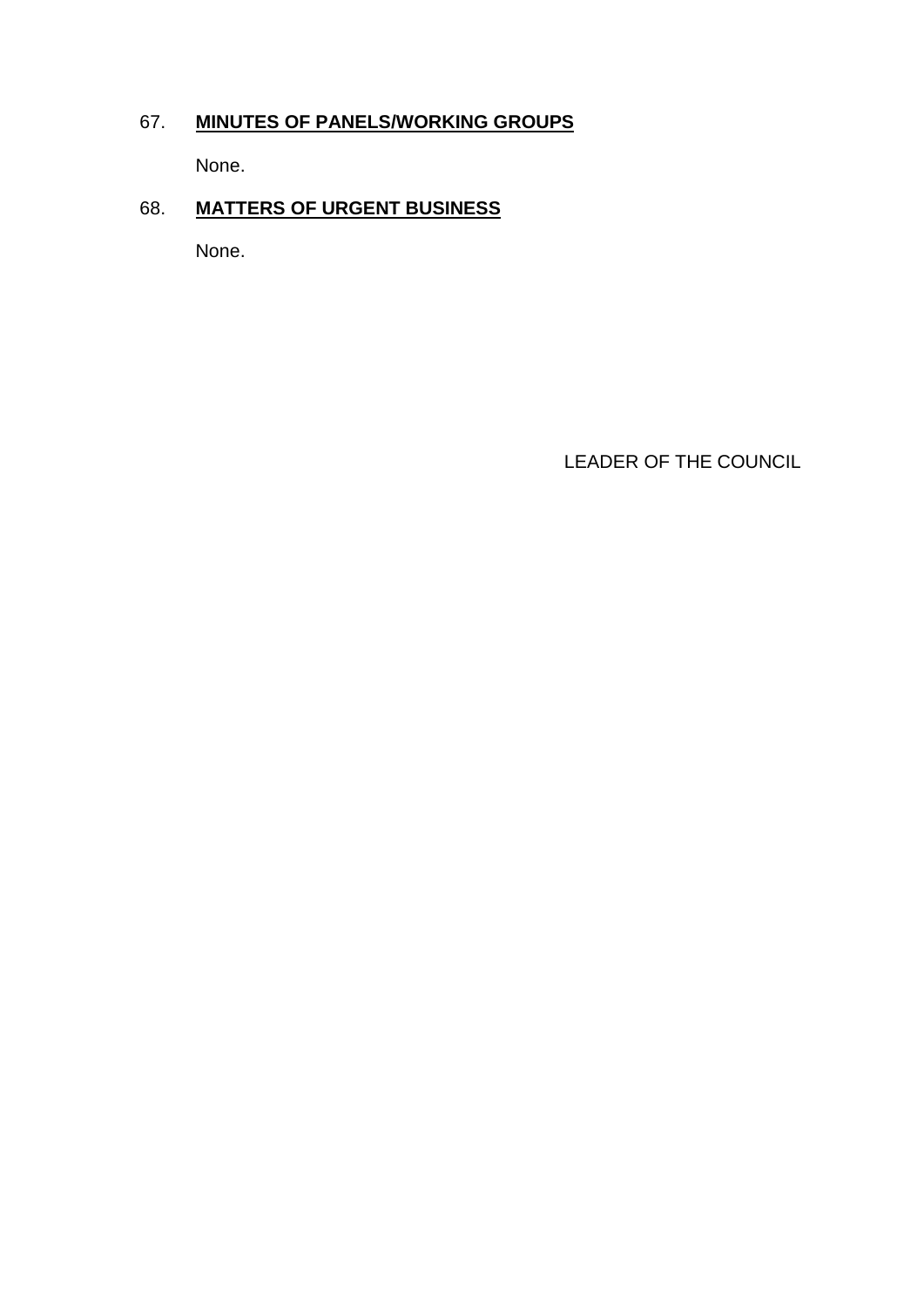# **Cabinet – 14 October 2021 Questions from the Public**

## **1 Alan Leverett to Councillor Michael Hardware (Portfolio Holder for Strategic Growth):**

Regarding the Town Centre Masterplan can the council for the sake of transparency tell us the cost of the Interim Planning Guidance Report for the Town Centre which was provided by consultants for presentation this evening?

#### **Reply from Councillor Michael Hardware (Portfolio Holder for Strategic Growth):**

The Council has invested £93,000 to produce a substantial, detailed master plan for the town centre. It will become an important material consideration in planning terms for projects in the town centre: for applicants when producing proposals, for officers when considering those proposals, and for members when deciding the applications.

This is the first of its kind and will ensure that we attract the right investment into the town centre in keeping with our regeneration plans.

## **Supplementary question from Alan Leverett:**

There has been a struggle to protect green space in the town. What will you do to protect them?

## **Supplementary reply from Councillor Michael Hardware (Portfolio Holder for Strategic Growth):**

The masterplan will bring back green space into the town centre.

## **2 Alan Leverett to Councillor Michael Hardware (Portfolio Holder for Strategic Growth):**

The residential planning applications already approved by the Council in the Town Centre have reduced parking provisions. The proposals in the report suggest that Post Office Road carpark will be lost in the scheme. Does the Council consider this lack of parking the right approach to revitalise the retail business in the town when the competition from out of town retail provides an abundance of free parking?

## **Reply from Councillor Michael Hardware (Portfolio Holder for Strategic Growth):**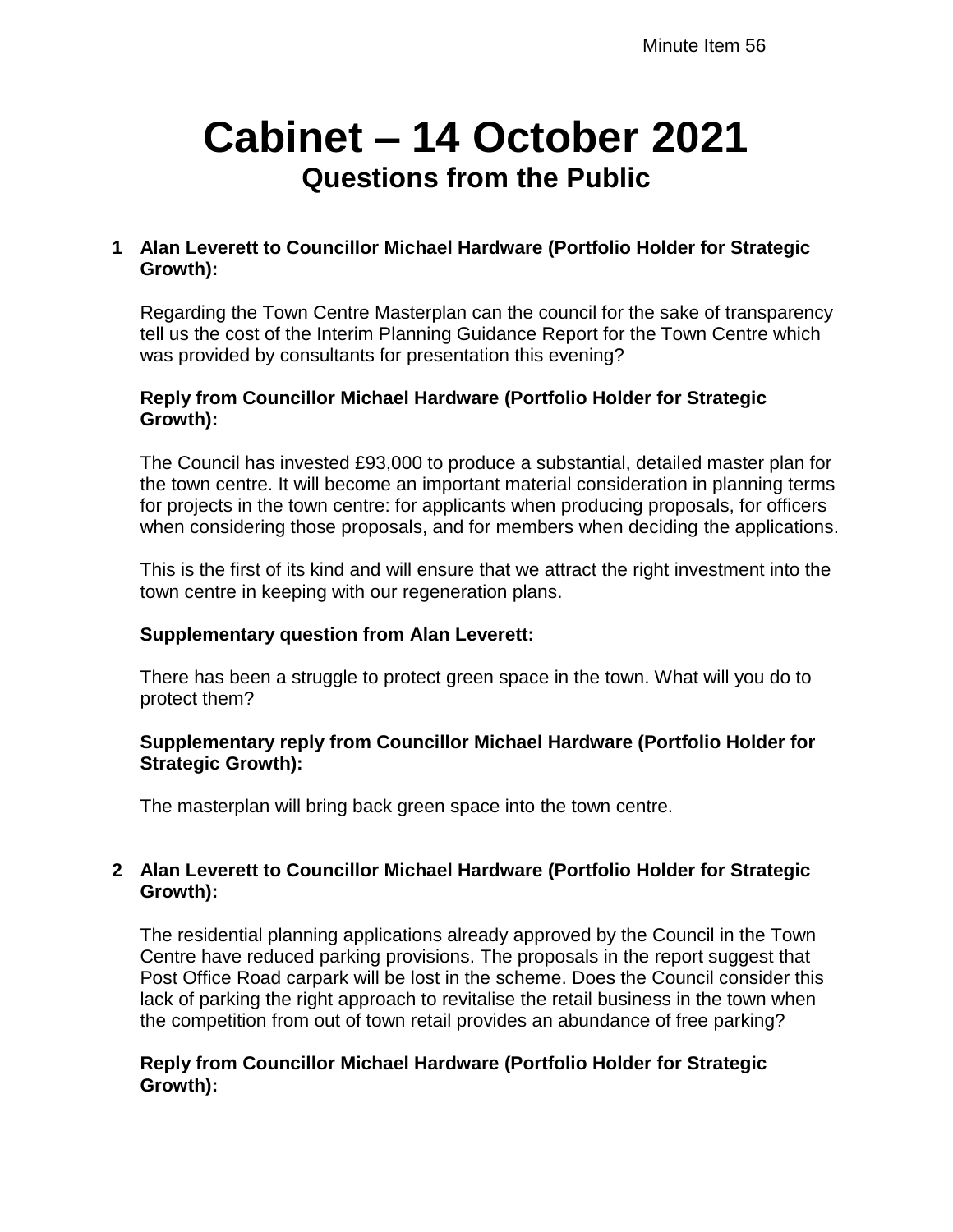At present there are no firm proposals to remove the Post Office Road car park – the masterplan provides a planning framework and not a set of detailed proposals. However, the masterplan does indicate that this site may be suitable for future development.